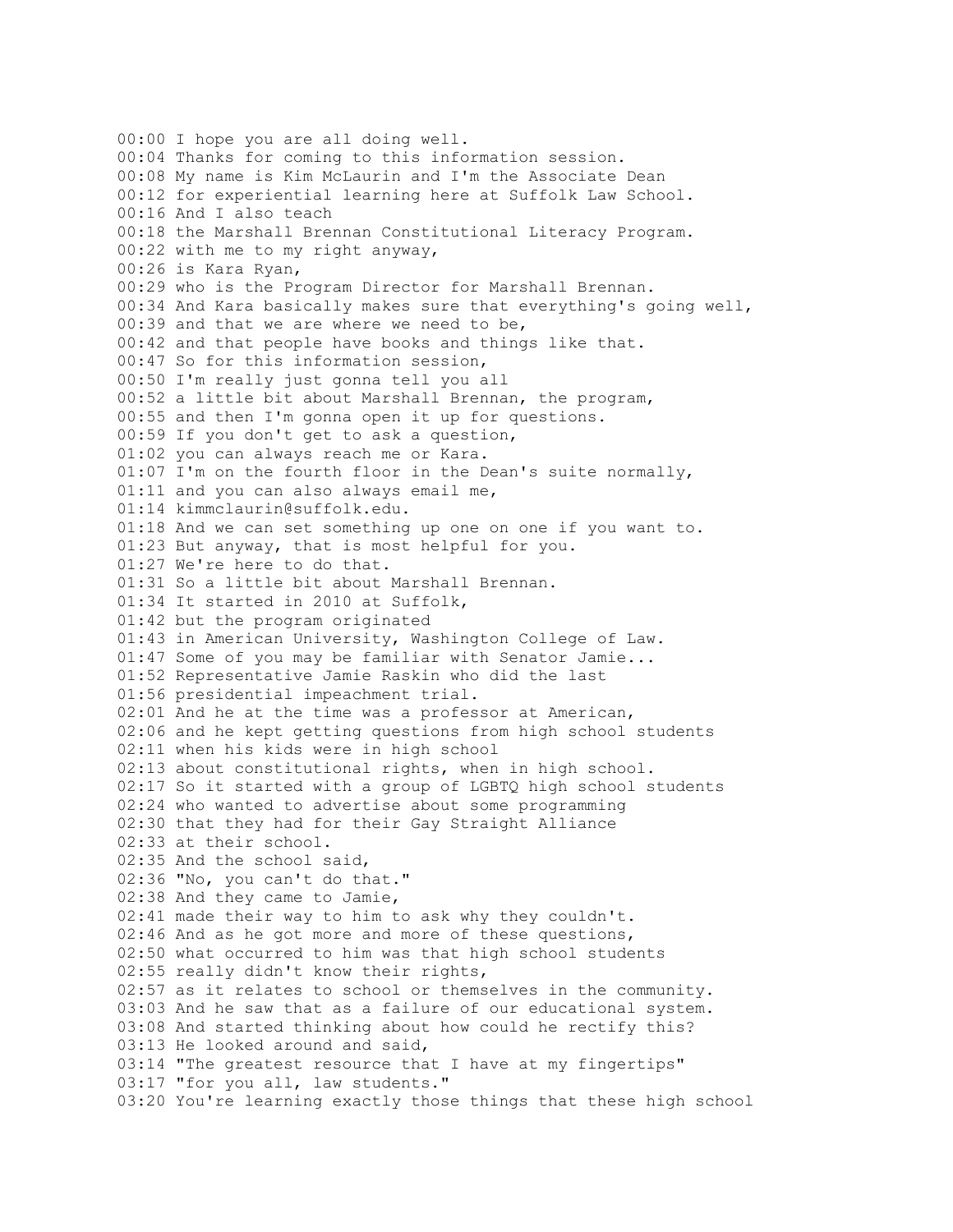03:24 students don't know. 03:27 And one of the best ways I can tell you to learn something 03:31 more deeply yourself is to have to teach it. 03:36 And I can tell you from almost 30 years of representing 03:40 adolescents in the criminal and juvenile justice system, 03:44 the other great way to learn something more deeply 03:48 than teaching it is to teach it to adolescents, 03:53 who at first flash, 03:55 will seem like they really could care less. 03:58 And that this is not important. 04:00 This has no meaning in their lives, no relevance. 04:03 And your job as Marshall Brennan fellows 04:07 is to make them understand and invest in that relevance. 04:14 And I can tell you in more than 10 years of teaching 04:17 Marshall Brennan at Suffolk, every year, 04:21 I am amazed at the work that Suffolk law students 04:24 do in this program. 04:27 And I have no doubt that next year will be the same. 04:31 But that's how Marshall Brennan was really created to fill 04:36 this need for both sets of students, 04:40 for the high school students and for the law students. 04:43 And then to really also connect law schools 04:49 throughout the United States. 04:52 So the parts that we've added 04:54 is that there's a Regional Moot Court Competition 04:59 that we do for the high school students at Suffolk, 05:02 and then there's a National Moot Court Competition. 05:06 Right now Marshall Brennan is offered 05:09 in about 22 law schools around the world, 05:12 mostly in the United States, 05:15 but there's also a chapter in Hong Kong and in South Africa. 05:19 So there are other school that come together 05:24 and that's the National Moot Court Competition. 05:29 At Suffolk, we take between 12 and 14 05:34 Marshall Brennan fellows. 05:37 This is a year long course. 05:39 It's offered for six credits 05:42 because it is a year long course. 05:45 You have the option of doing... 05:48 We do a final paper. 05:51 You have the option of having that be satisfy 05:55 your legal writing requirement. 05:57 You just need to let me know if that's what you want to do. 06:03 And the seminar meets every Wednesday from four to six, 06:09 or 4 to 5:50 , I should say. 06:12 And it pretty much is half of our time is talking 06:19 about teaching and teaching those of you 06:25 who don't have experience teaching how to teach, 06:29 and bouncing ideas off of each other. 06:31 And really sharing information. 06:35 And the second half of class is substantive, 06:39 where I'm teaching you and others, 06:43 and we'll talk about that also, 06:44 are teaching you, other faculty are teaching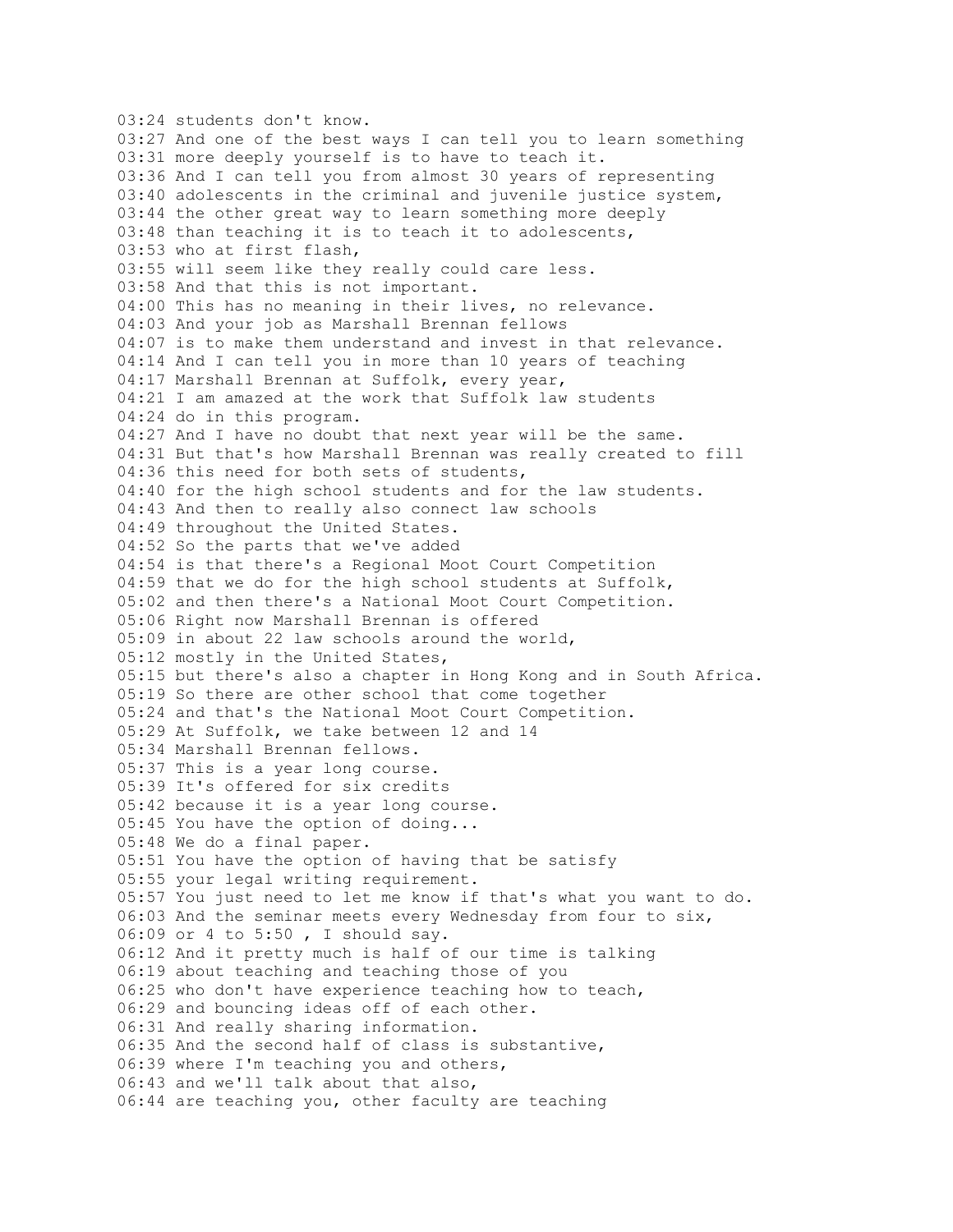06:47 you constitutional law 06:49 as it applies to adolescents and schools. 06:54 So that might be fourth amendment in school 06:57 as opposed to fourth amendment outside of school. 07:01 What are your free speech rights 07:03 and first amendment rights in school? 07:06 Where are the limitations? 07:08 And it could be equal protection. 07:13 It could also be eighth amendment, fifth amendment. 07:19 So there is a lot of different possibilities 07:21 of what you will teach. 07:26 In some years, it might not be strictly constitutional. 07:31 And what I mean by that is that we like to be flexible 07:35 enough to really address some issues that your high school 07:39 students may have during the course of the year. 07:43 So one year teen dating violence because of an incident 07:47 between two celebrities was a really big issue. 07:52 LGBTQ rights could be constitutional, 07:56 but may not be gun violence. 07:59 A few years ago was a really big issue for high school 08:04 students and something they wanted to talk about. 08:06 Their rights to protest has been an ongoing issue 08:12 and what can they do on school grounds? 08:16 What can they do off school grounds? 08:18 Does the school issued laptop or iPad 08:25 really belong to them and how protected is it? 08:30 And the information on it. 08:32 So these are all topics that bleed a little bit into fourth 08:36 or first amendment, but maybe not. 08:39 But your high school students are interested in it. 08:43 What they can wear to school is a constant issue. 08:47 And that obviously is covered by first amendment. 08:51 But we like to be a little bit flexible 08:54 in terms of what you can teach during the course of a year. 09:00 In February, we hold the Regional Moot Court Competition 09:04 at the law school, in the last few years 09:09 unfortunately it's had to be remote and online. 09:14 We're hoping this year we can do it in person. 09:19 We also in March is when the National Moot Court Competition 09:25 is held, while it was held remotely, 09:29 we were able earlier this month to hold to compete 09:37 together at the law school. 09:39 So that was great for the high school students 09:42 to be able to be together and compete 09:44 in this National Moot Court Competition. 09:50 We assign you to schools in pairs or sometimes three 09:55 to a school, depending on how large the class is. 10:00 We do not assign you to teach on your own. 10:04 We leave a lot of how you divide things up to you 10:10 and let you talk to your co-fellow and your host teacher. 10:18 And usually the classes are between 10 and 20 10:25 high school students in each one. 10:28 And again, you are teaching year long. 10:31 And when I say year long, I'm talking,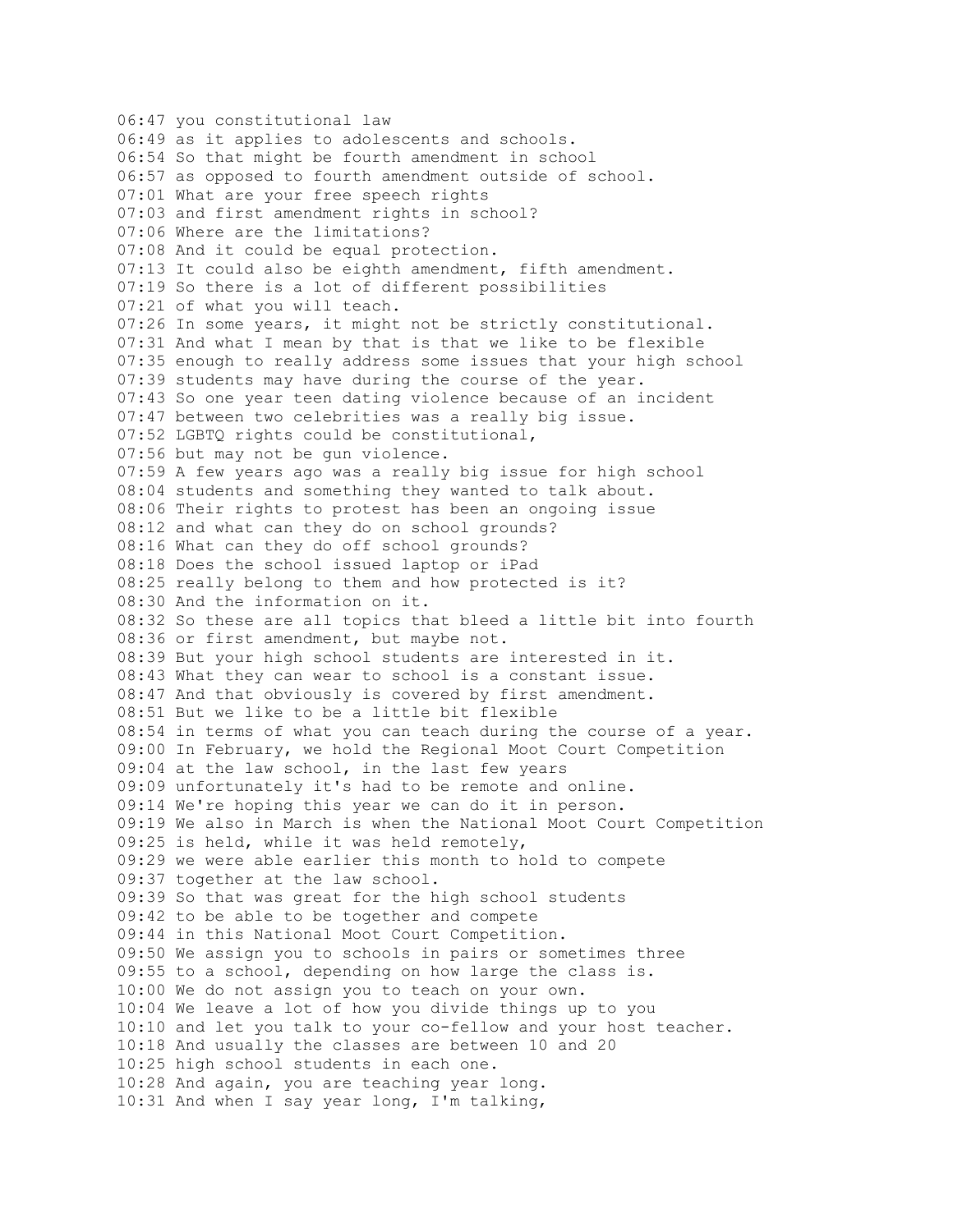10:33 you're not starting in June, 10:36 you're pretty much starting with your high school 10:40 teaching mid-September you would start 10:45 going to your high school class. 10:47 You won't start teaching until probably October. 10:52 And then we pretty much let the host schools know 10:56 that once early May or late April rolls around, 11:02 we want you to focus on your studies 11:05 and finals and final papers for your classes 11:08 and things like that. 11:09 And for those of you who are graduating, 11:11 focus on getting grandma her tickets for graduation 11:14 and things like that. 11:16 So that's the general setup. 11:20 We provide the books for the high school students, 11:25 which is called "We The Students." 11:29 And that's also the book for you. 11:34 It is a book geared towards high school students, 11:37 which none of you are. 11:38 So we add extra work for you all. 11:43 So some cases you may ask your students to just read 11:47 a summary that's in the book. 11:50 We may ask you to read the full decision 11:53 so that you have a better understanding 11:55 of all of the sides of the decision. 12:02 And that's pretty much it. 12:03 I'm gonna stop here because I'm sure and hoping 12:07 that you all have questions and we can continue a dialogue. 12:12 If you have a question, just raise your yellow hand 12:18 or just raise your actual hand and I will get to you. 12:22 For those of you who are on camera. 12:29 Julia. 12:29 Hi, I have a couple questions. 12:32 One of them would be to be assigned to a school, 12:35 would it be in a certain radius to Suffolk? 12:38 That's my first question. 12:39 And then my second one is... 12:44 Oh, wait, now I just forgot it. 12:45 I can start with that one-12:47 The first one and see and circle back. 12:50 So yes, we have chosen schools based on need first. 12:56 So we wanted to be in schools where the student body 13:00 might not have this kind of access to a law school, 13:05 to law students and this kind of program. 13:10 So even though every year we do get asked by some schools 13:14 like Brookline High School, 13:15 which is very well to do local high school 13:20 right on the green line, but they don't need us. 13:24 They're not a school that needs this kind of programs. 13:27 So we choose schools that are close enough in distance 13:31 to Suffolk that you can get to. 13:35 There's one exception to that. 13:37 And I'll talk about that in a second. 13:39 And we also choose based on need.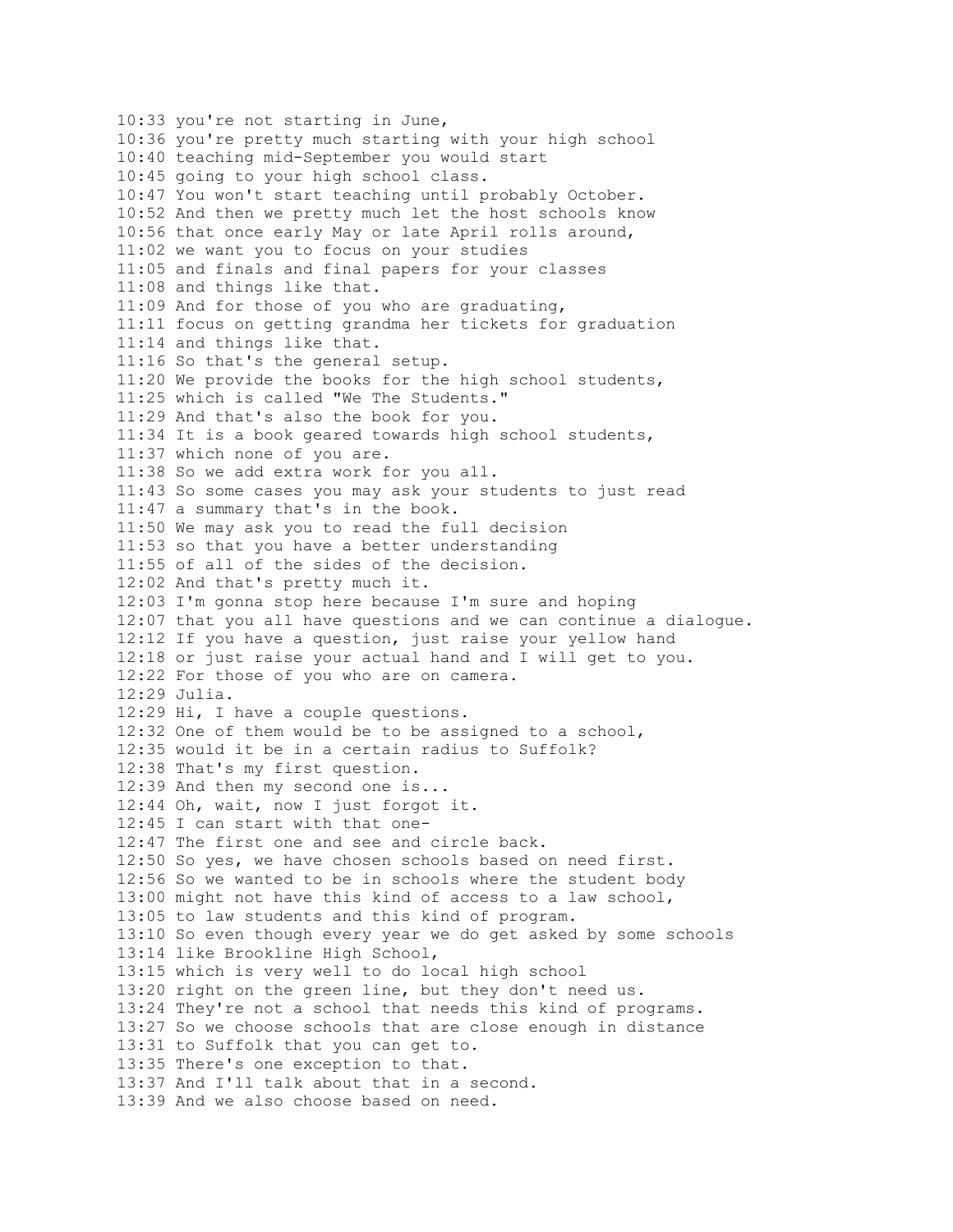13:42 The third real criteria is we're choosing schools 13:47 where discipline, isn't an ongoing issue. 13:54 So we don't want you to spend much of your time 13:59 separating kids in your classroom, 14:02 worrying about your safety in these schools. 14:05 We want you to focus on the teaching. 14:08 So the discipline you'll have to face is, 14:12 "I didn't do my homework." 14:14 "I'm tired, my head is down on the desk." 14:17 "I am not participating." 14:19 That sort of the, I would say, consistent theme that fellows 14:24 talk about that they have to deal with in their classrooms 14:28 in terms of discipline. 14:30 It won't be fighting, physical fighting, that kind of thing. 14:35 So there are some schools that we've chosen 14:39 not to be in because that is the main focus. 14:44 But that's also always changing. 14:47 And some of our current and former fellows 14:51 are themselves teachers in another life 14:54 before law school and always have different ideas 15:00 of where we could go and things like that. 15:04 So we are always adding schools and things like that. 15:09 But right now we're in, I think it's six schools, 15:14 and sometimes we have a lot of students in that one school. 15:19 So we'll split them into two classes 15:25 versus one really large class. 15:28 The one exception in terms of we have one great school 15:32 in Hyde Park. 15:35 So we know that it is tough to get to Hyde Park. 15:41 So what we end up doing for that class 15:43 is really sometime if you're accepted to Marshall Brennan 15:48 during the summer we will ask you questions about, 15:53 where do you plan on living? 15:56 Do you have a car? 15:58 So we tend to try to find folks who have a car, 16:02 and it's easier for them to drive to Hyde Park 16:05 and maybe pick up their co-fellow 16:09 or make arrangements like that versus to have somebody 16:13 go to Hyde Park on public transportation. 16:16 And generally there are about half of you who have cars 16:20 and can, and are willing to drive. 16:24 But otherwise we try to match you to a school 16:32 based partly on your location, on your experience, 16:37 on your proposed co-fellows experience 16:42 and your ever changing schedules. 16:45 So we take into account all of that. 16:48 And as you can imagine, it's a lot like a house of cards 16:52 that it changes constantly. 16:57 And sometimes it is a little bit difficult 17:00 to find that balance, 17:02 but we work with you to try to figure out schedules. 17:08 I tell prospective Marshall Brennan fellows 17:11 try to keep at least two mornings free, 17:17 and by morning anytime before one o'clock or 12 o'clock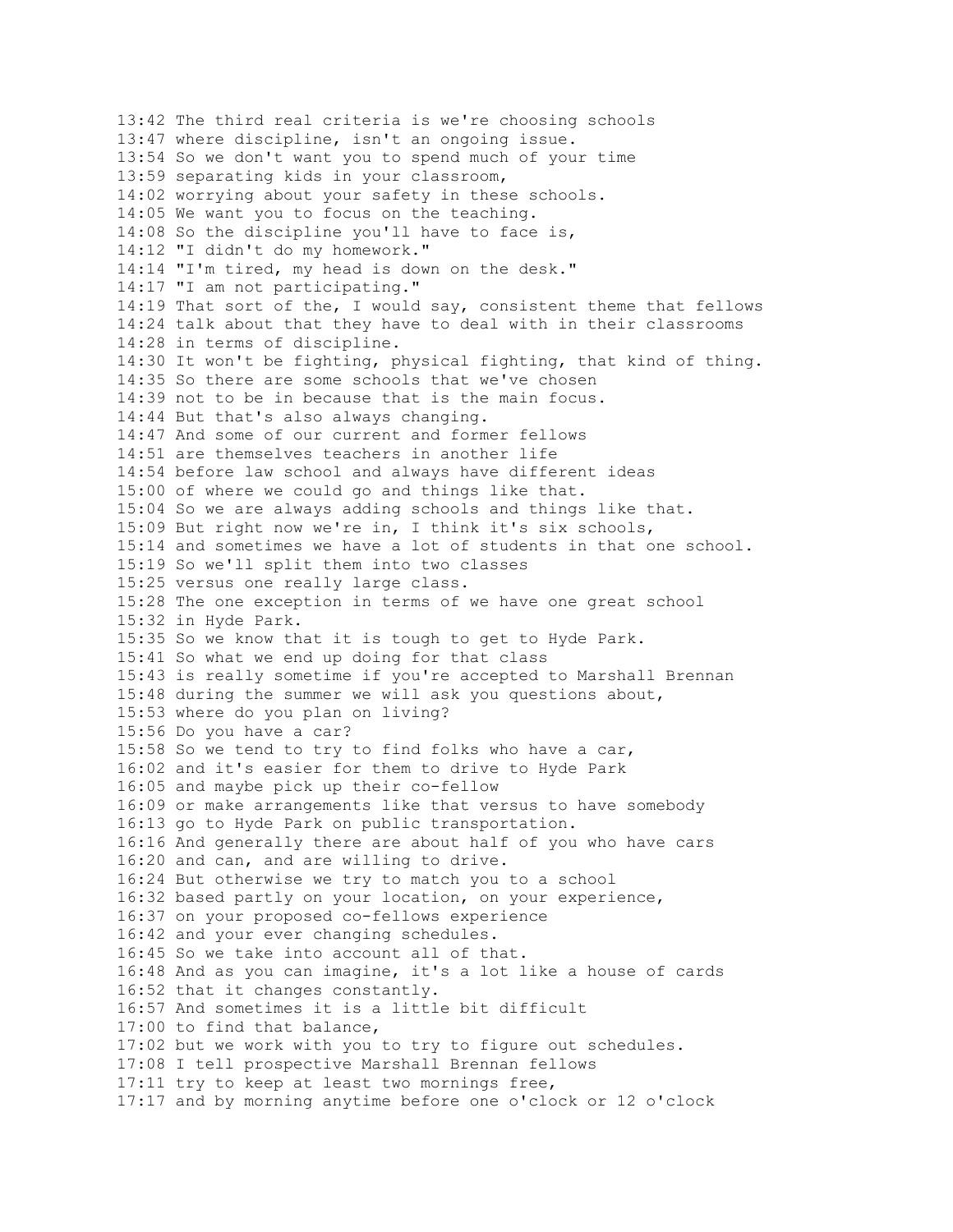17:23 would be ideally great, but we also do have a number 17:29 of schools if that's not possible for you, 17:32 who also offer afternoon classes. 17:36 So there's a wide range and we can pretty 17:39 much have always been successful in matching students. 17:46 Thanks, my other question 17:48 was so part of it was on the time commitment 17:50 when you're actually at their school. 17:52 So you would go twice a week in their school. 17:55 And then how long would you be there each time? 18:01 So the time commitment for you changes a little bit. 18:26 Oh, spring, but not too much. 18:31 So that takes a little bit of time. 18:37 That's not an insignificant time commitment 18:41 because you really trying to prepare 18:45 them for the moot court competition 18:47 and also teach them for the first time. 18:53 Sorry, my internet connection is apparently unstable. 18:58 Can you all-18:59 We missed your answer. 19:00 Do you mind just restating it? 19:03 So in terms of the time commitment, I would say it bears. 19:08 At the start, it's going to be more of a time commitment 19:13 because you are trying to learn your schedule, 19:17 your co-teacher's schedule, how you work together, 19:21 and also all of that with your host teacher. 19:26 For many of you, teaching will be new. 19:29 So that's a new skill that you're also adding. 19:32 For many of you, the con law that you will learn 19:36 in this class is similar to the con law 19:40 that you're having now, but is a lot more in depth 19:44 and covers some subjects that you don't cover in con law. 19:50 We cover a lot of criminal law and criminal procedure. 19:54 So some of you will not have had crim law by the time 19:59 you take Marshall Brennan, some will. 20:03 And that's okay. 20:04 So I would say that most students that are Marshall Brennan 20:11 fellows, or several, I should say, are on journals, 20:17 are teaching assistants, working outside of law school 20:22 and full-time law students. 20:25 So it's doable. 20:28 I think it really is just about scheduling 20:31 and things like that. 20:33 But we do work with you in terms of that. 20:36 I wouldn't say that to do Marshall Brennan, 20:41 you can't be on a journal. 20:43 The only thing that we do say 20:46 for those of you who are in your second year 20:49 and arising three or four L students, 20:54 you are not permitted to do a clinic and Marshall Brennan 20:59 in the same year. 21:01 But most second year Marshall Brennan fellows 21:06 go on to do a clinic in their third year. 21:09 So it is...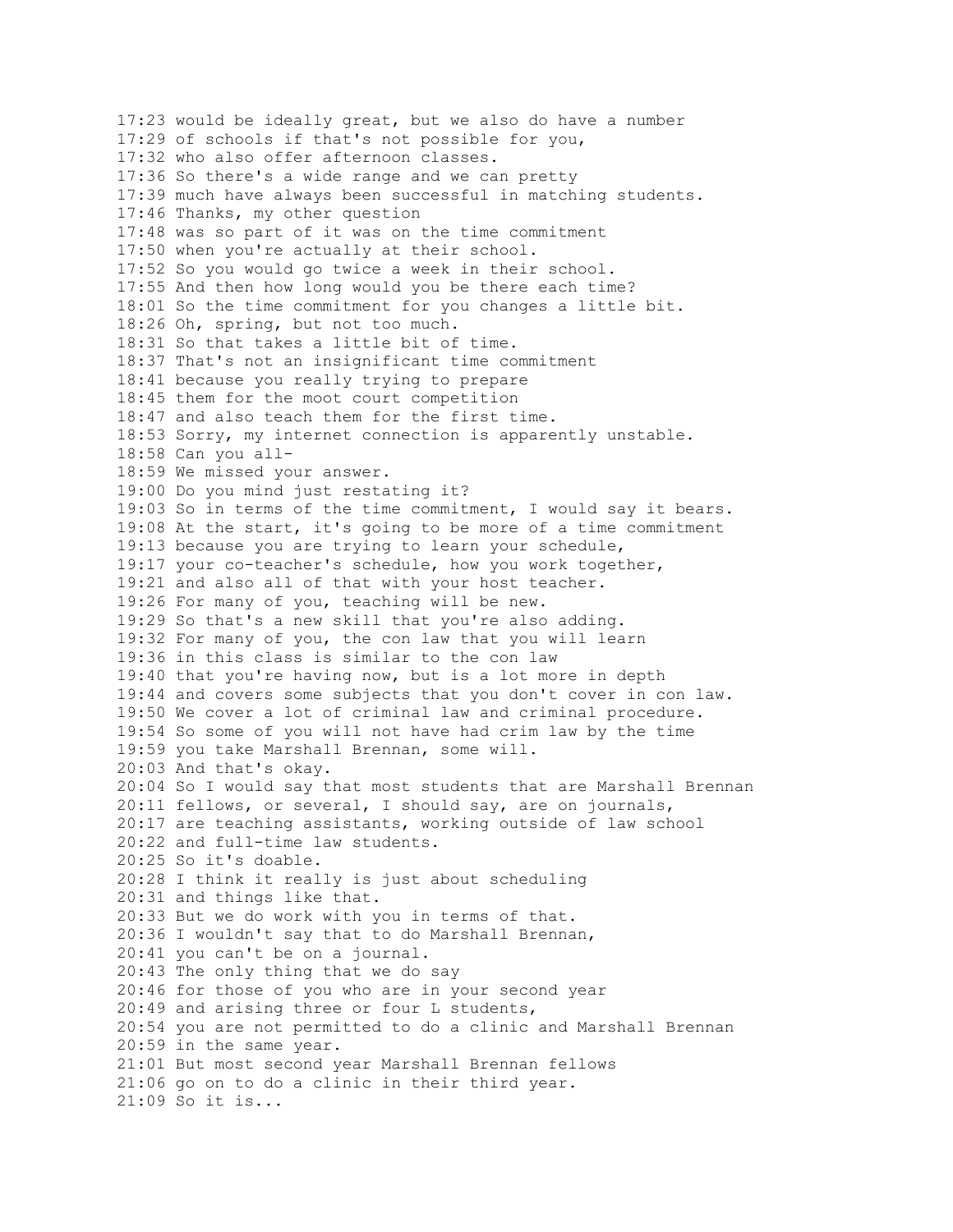21:10 That's a popular sort of trajectory in terms of classes 21:15 and things like that. 21:18 Samantha, and then I See Joshua, you have your question. 21:23 I'll get to that in a second, Samantha-21:26 Hi, so I was just one wondering 21:29 when we would find out and how that lays 21:33 with us also applying for other classes, 21:37 or would we find out if we're a Marshall Brennan fellow 21:41 in the summer and then we would have to change our classes? 21:44 No, so you great question. 21:46 You will find out whether you are a Marshall Brennan fellow 21:50 in time for you to register. 21:53 So we're trying to get it done. 21:56 I think registration opens the first week in April. 22:00 So we are trying to wrap up this process by then in time 22:07 so that during registration period, 22:10 you can fit Marshall Brennan in with your other classes. 22:15 This is why we tell you as you're choosing other classes 22:18 that Marshall Brennan is Wednesdays from 4 to 5:50. 22:26 So if you can, don't choose classes then. 22:29 If you to and you're still waiting, go ahead. 22:34 If there's a waiting list for that other class 22:36 and you can always drop an ad and change 22:38 and things like that. 22:40 But pretty much we will let you know, 22:44 the part we won't know, 22:46 because you're dealing with two different school systems 22:50 and some private or charter schools 22:52 is when you will be teaching, that will know this summer. 23:00 And that's where Kara 23:04 and I will go through all of your, 23:07 not only your school schedules, 23:09 but your work outside of school. 23:15 That schedule, if you're on a journal, 23:19 we get that there are office hours that schedule as well. 23:23 And try to sort of cobble together teaching assignments. 23:33 Each year we say we're gonna try get the schools 23:36 to make a decision before they leave in June, 23:40 and it never seems to happen. 23:43 They wait until August sometimes, 23:48 but we do end up getting it done every year, 23:52 but it is very much like a house of cards 23:54 and we may go back and forth. 23:57 We may put out the assignments and you all may say, 24:01 "Oh, wait, I forgot." 24:03 "Or I have this at that time, can I switch?" 24:08 That kind of thing, and that's fine. 24:14 So I'm going... 24:15 I have a question. 24:18 A little bit more about the selection criteria 24:20 for perspective fellows. 24:25 So I am... 24:28 Interest is clearly a big part of it. 24:33 We ask for a statement of interest in the application.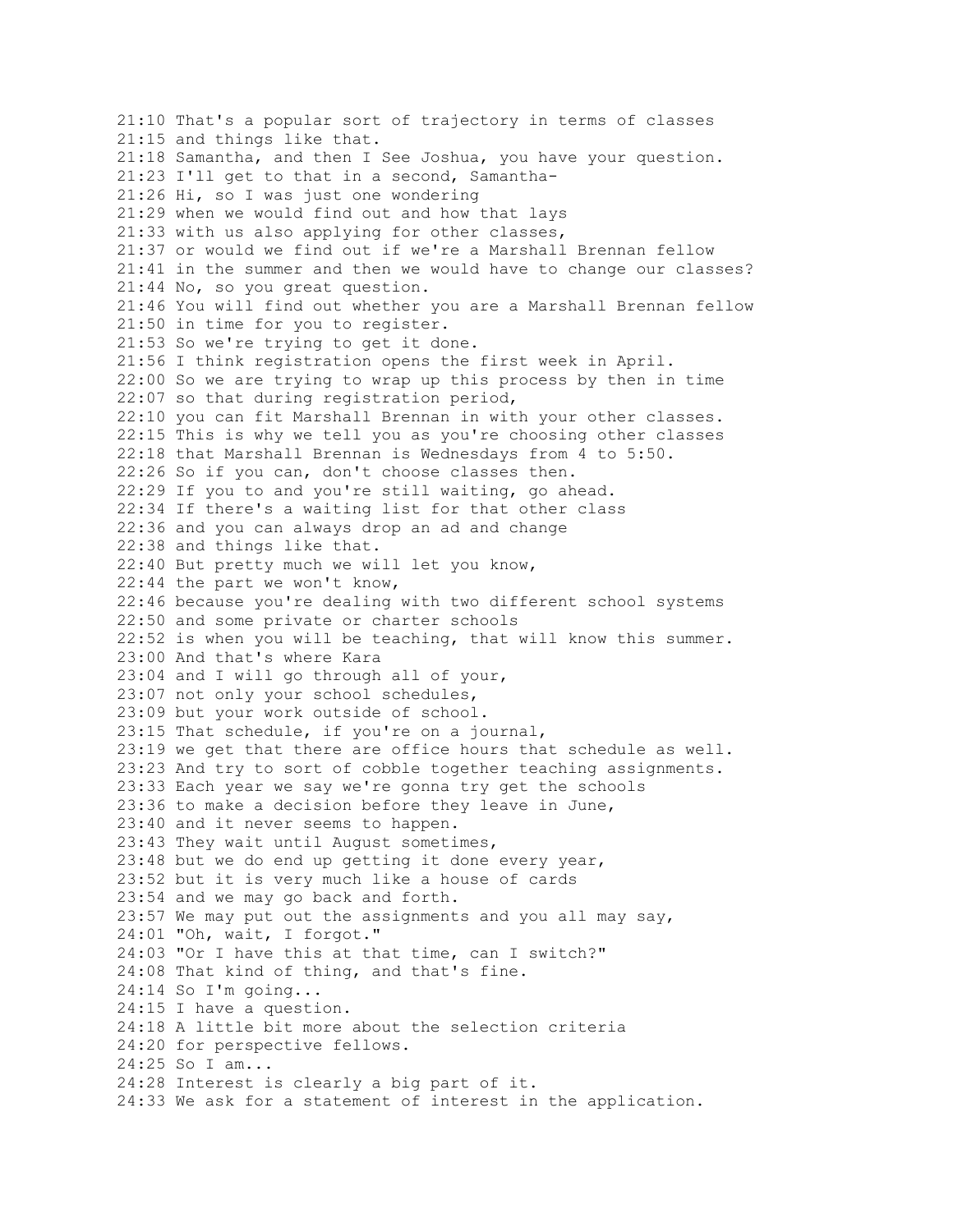24:39 We do read those and wanna know a little bit about you. 24:45 So that is a factor. 24:48 Grades are a factor only in terms of, 24:57 if there's a student that's really low 25:00 or on academic warning, for example, 25:04 the time that you will dedicate to Marshall Brennan 25:07 probably isn't the best use of your time. 25:11 The best use of your time in that scenario 25:14 is really to get you grades up and study 25:16 more and work more with our academic support program. 25:23 So that's the only place 25:25 where I would say grades really factor in. 25:28 And so I don't want somebody who's a two nine 25:32 and not on academic warning not to apply. 25:35 That's just not the case. 25:38 We don't just take kids on journals and things like that. 25:41 So don't worry in terms of that. 25:44 The schools you will be teaching in are diverse 25:50 and your student population reflects that. 25:56 So we do want diversity and that comes in so many different 26:03 categories that are helpful and useful for your high school 26:08 students, not just race, gender, and sexuality. 26:12 Where you're from, your experiences, 26:16 why this matters to you. 26:19 We've had Marshall Brennan fellows 26:21 in the past who've written about their own experiences 26:26 as high school students and why they wanna do this. 26:29 Marshall Brennan because of, 26:33 at the very beginning, 26:34 vets were attracted to Marshall Brennan. 26:38 So every year I would say 26:40 we've got about four vets in this class. 26:46 And that's also really something that our high school 26:51 students don't get to experience too often. 26:54 So a lot of that. 26:58 And your desire to make this work, 27:02 your interest in the class, all are factors. 27:14 Another, this opportunity is available for any student 27:22 who is not a one L so rising two LS, three LS, 27:27 and four L evening students are all eligible 27:33 for Marshall Brennan and eligible for consideration. 27:37 So get those applications in. 27:40 Thank you for that question, Eliana. 27:44 <v Eliana>Hi, I'm wondering whether you could speak</v 27:46 a little more about what our relationship with our host 27:49 teacher might look like. 27:51 Would we get any kind of mentorship 27:53 from them about teaching or anything? 27:54 I'm just really curious to learn more about that as well. 27:58 Thank you. 27:58 Yes, no problem. 27:59 Great question too. 28:01 Yes, you do get into a little bit of a mentoring system 28:05 with your host teacher.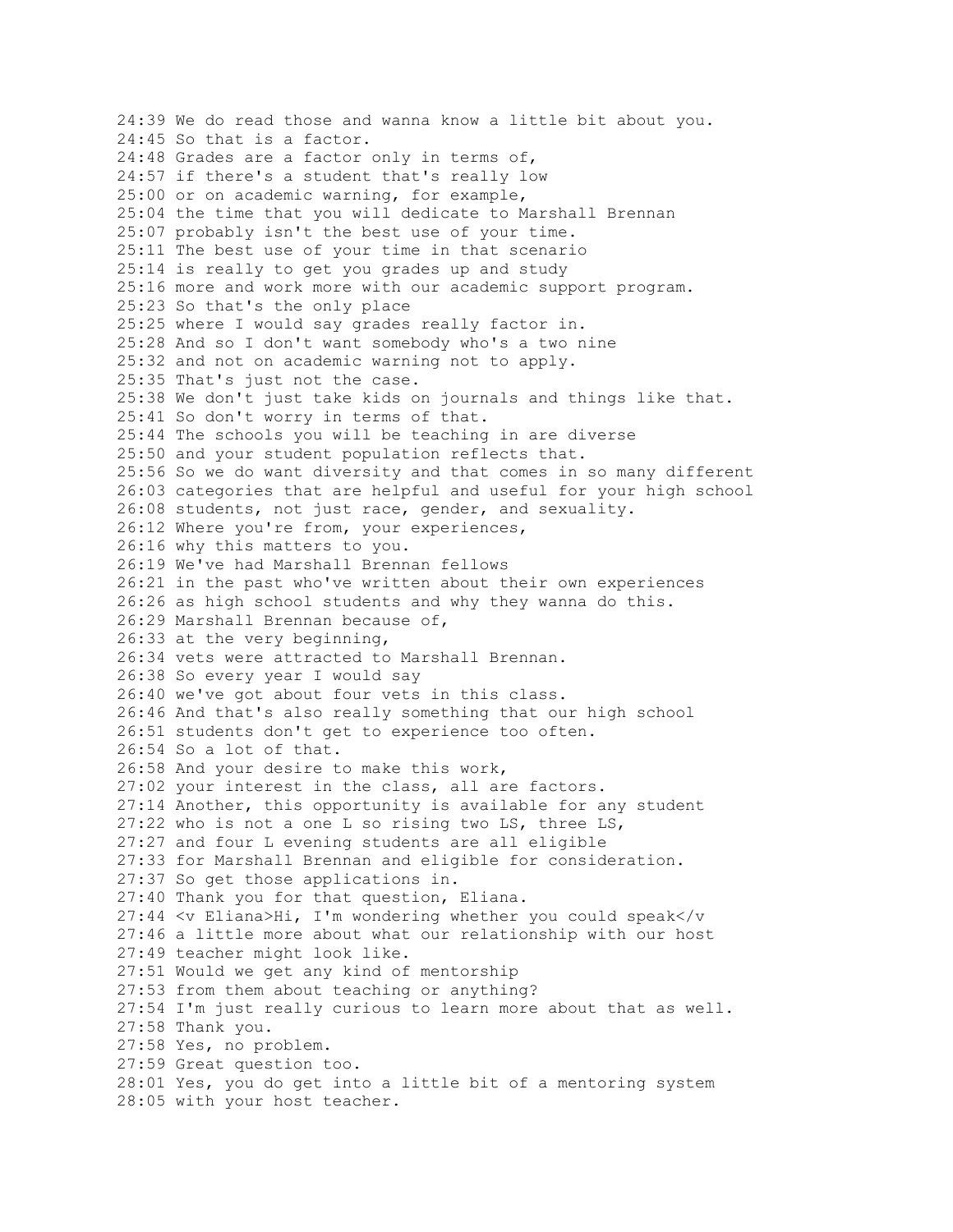28:09 Your host teacher isn't there though to tell you 28:14 what to do at first, they're there to offer suggestions, 28:17 talk to you about the culture of the school, 28:21 because every school has a different culture 28:25 and what they wanna do. 28:27 You are there to teach when it comes time for you to teach. 28:32 And as you can imagine, 28:35 our host teachers that we have right now, 28:37 run from incredibly hands on that we have to pry 28:42 the class away from them. 28:44 And sometimes I have to get involved and say, 28:49 "Eliana needs to teach." 28:52 "She will not..." 28:54 This isn't true, 28:55 "But she will not pass this class" 28:58 "unless she is able to teach." 29:00 And before a teacher will allow you to do it. 29:05 Some are incredibly hands off, 29:10 and a little bit sort of like it's your class, 29:14 you run with it. 29:17 There are certain things we ask all of them to do. 29:21 One is to, if there are any issues in the class, 29:26 for them to deal with it. 29:28 And not for that to be the fellows handling that. 29:34 We asked them to be as involved with supporting 29:38 the high school students in the moot court competitions, 29:42 as they possibly can be. 29:44 And really just to maintain a presence in the classroom. 29:51 And to share information with you all. 29:59 Christina, and then I'll come back to you, Samantha. 30:02  $\langle v \rangle$  ->Thank you, I'm not sure if you touched on this, $\langle v \rangle$ 30:04 but I'm curious as to how the students are selected, 30:08 the high school students. 30:09 Are they opting into this course 30:10 or how are they chosen for it? 30:12 A variety of ways. 30:17 Some schools they're opting into it, 30:20 and it is a full, true elective. 30:23 Other schools it's similar to you, 30:25 where you're opting into it, but it's competitive. 30:29 One of our schools... 30:32 It's also one of three electives 30:38 that rising seniors can choose. 30:41 So it's an elective, a soft elective, I guess I would say. 30:45 And I think in at least one school, it is required. 30:51 It's only really going to be required in a charter school, 30:55 because just of the class sizes, but otherwise, 31:01 and in other schools it's completely voluntary. 31:04 And it really does run the full spectrum of that. 31:12 And I should also add that in some schools, 31:17 this is a year long course in others, It's semesterized. 31:22 So you may have one group of students for their fall, 31:27 and a complete new... 31:29 And their fall really starts again in January...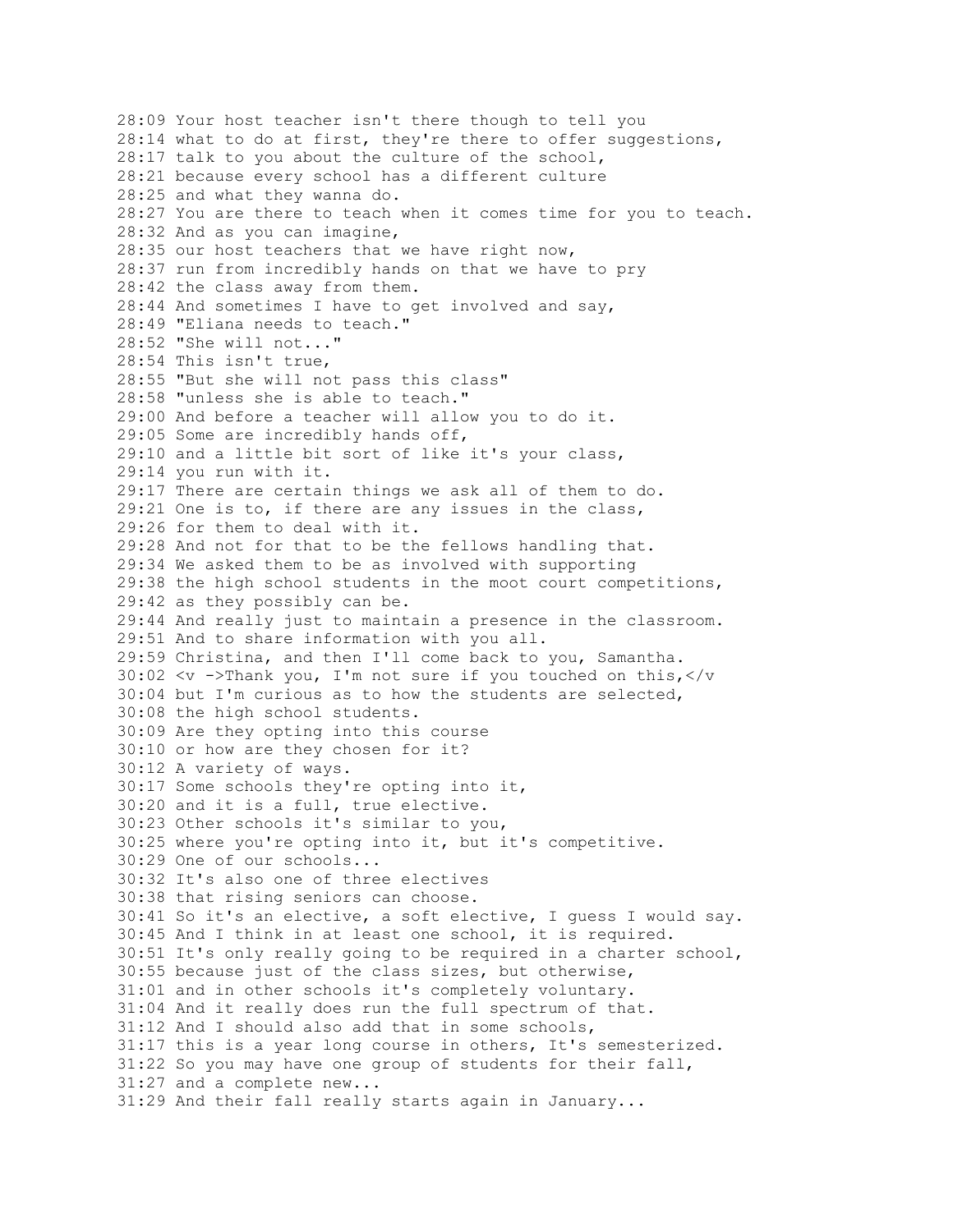31:32 Their spring starts in January. 31:35 So you may have a new group of students by then. 31:38 That's a few schools where that happens. 31:42 And again, that's something that we talk about, 31:44 because the first group can compete in the competitions. 31:47 The second wouldn't be able to. 31:51 But we talk about what's your content for that second group, 31:55 because there are going to be enough schools 31:57 where they are semesterized. 32:04 We have a question in the chat. 32:06 Can we teach the students employment rights 32:09 and students enter the workforce and are discriminated 32:13 against or taken advantage of from such a young age? 32:16 Yes, Samantha, absolutely. 32:18 This is one of those subjects that is of interest 32:24 to high school students that we absolutely could get 32:29 somebody in to talk about employment rights 32:34 and employment discrimination and things like that. 32:37 But that's one of those topics that could also be taught 32:41 in addition to what you will teach. 32:45 And I should also say too, the other opportunity, 32:48 I'm going to call it now 32:50 that everything's opening up permanently, 32:53 in terms of us going back to normal in person. 32:58 In years past before the pandemic, 33:02 you also have the opportunity. 33:04 There's a lot of great programming happening 33:07 in and around the law school. 33:10 Including classes, some of my colleagues have welcomed 33:15 high school students to come for a guest lecture 33:18 or for a class or for a program, 33:23 that one of your student organizations is presenting. 33:26 You are welcome to have your high school class come 33:29 and observe that listen in and come to class. 33:35 One of the purposes of this is also for this to serve 33:40 as a pipeline program for the high school students. 33:43 So that they can envision themselves as you. 33:47 And see themselves in the space that is a law school. 33:52 And we do a lot of fundraising for Marsha Brennan 33:58 so that we can pay for the books. 34:01 Once we can travel so that we can all travel 34:05 to the National Moot Court Competition. 34:08 And so that we can put on the regional competition, 34:12 and also so that we can provide a small budget 34:17 for each high school class. 34:21 That's controlled by you, the fellows for things like, 34:25 if you wanna have your high school students come to a class 34:29 or an event at Suffolk, you could buy pizza, 34:31 or you could take them all to the courthouse 34:36 because you clerked for a judge and your judge 34:39 is fine with them coming and seeing what that's like. 34:42 All of that's possible with the fundraising 34:46 and with the budget. 34:54 Great questions.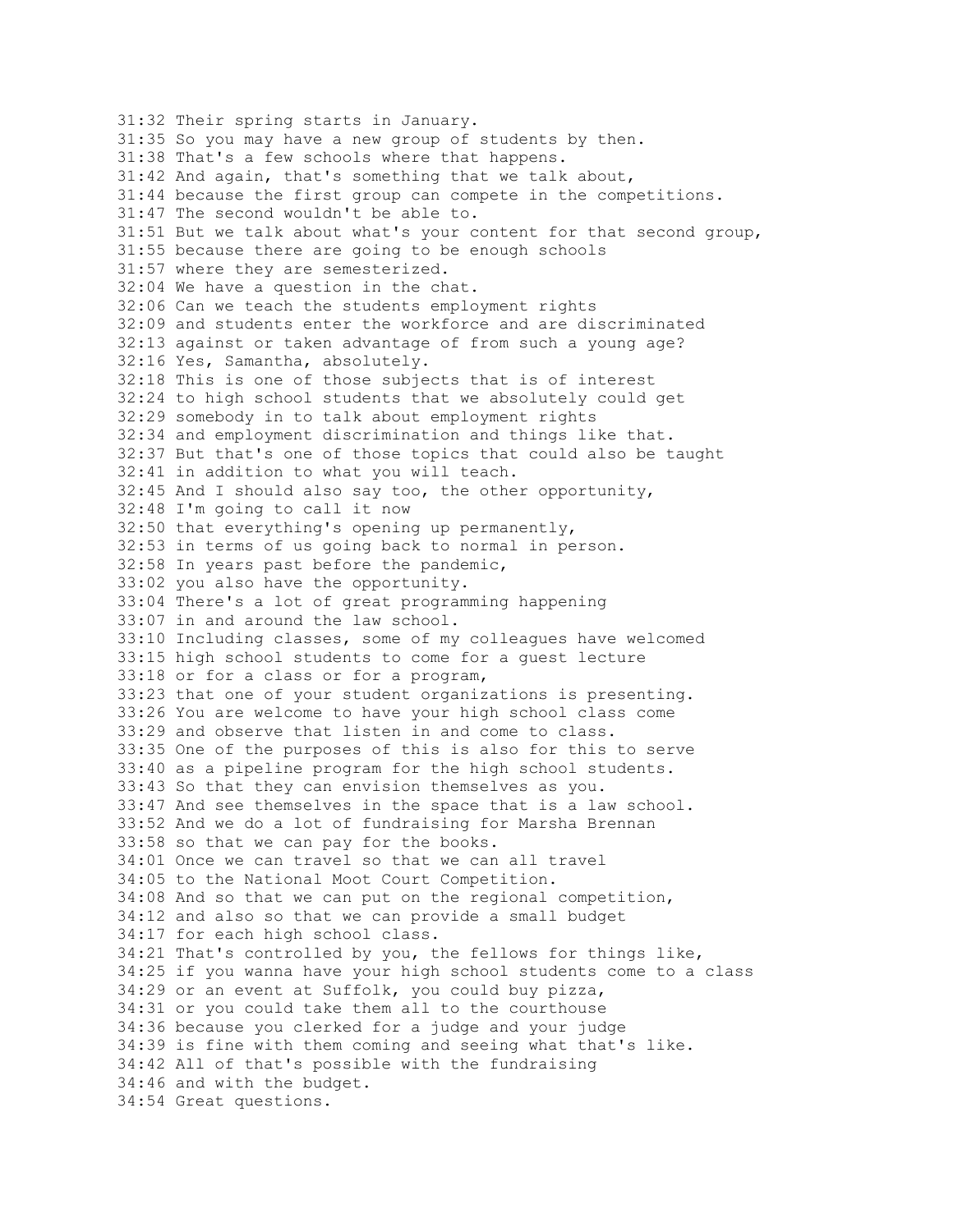34:57 Any other questions or concerns or anything 35:01 about the application or next steps? 35:16 Are most of you rising two LS? 35:23 Great, what makes you interested in Marshall Brennan? 35:35 It's okay if you answer that, 35:37 "Somebody told me to be here." 35:40 That's great, Samantha. 35:44 The Marshall Brennan program at Suffolk 35:46 is one of the reasons why I applied to Suffolk. 35:50 I'm a one L, so I have an interest 35:53 because I felt like I was a very naive child 35:57 even throughout high school. 35:59 And I went to a vocational high school 36:01 where I was able to do co-ops in culinary 36:04 and I was taken advantage of in the employment process. 36:07 And what I realized is from the age of 14 in Massachusetts, 36:11 you can work, can sign a worker's permit. 36:15 You can learn what you can and can't do, 36:18 but you don't learn rights in the workforce. 36:20 And schools depend on... 36:23 Students depend on the schools to teach them, 36:25 and this is just part of the education 36:27 that I think is lacking in the schools, 36:29 is these constitutional issues 36:31 that could get them in trouble in the long run. 36:34 Good point, thanks for sharing that, Emily. 36:39 Hi, I'm also a current one L. 36:43 I'm interested in this program 36:44 because when I was in high school, 36:47 I had some issues where just constitutionally 36:52 it would've been nice to know my rights 36:54 so that I could have been informed 36:56 and felt like I had a voice and issues, 36:58 and wasn't getting taken advantage of. 36:59 Similarly my brother had issues. 37:01 So this is a program I didn't know was available 37:05 until I came to Suffolk and learned about it. 37:07 And I think it's amazing. 37:09 Great, thank you, Eliana. 37:14 Hi, so after I graduated from undergrad, 37:18 I worked as an AmeriCorps legal advocate for two years 37:21 in from here in Massachusetts at a legal services office. 37:24 And one of my... 37:26 One of the products I was doing was conducting office hours 37:31 at one of the local high schools 37:32 with the immigration attorney. 37:34 And I think it was really inspiring just to see 37:37 how much the students at the high school 37:40 really wanted to learn about what their rights were, 37:42 and gain to learn more about how the system works. 37:45 And obviously it's very different 37:46 immigration and constitution. 37:47 Though they're related in some ways, 37:49 but it was really impressive to work with these high school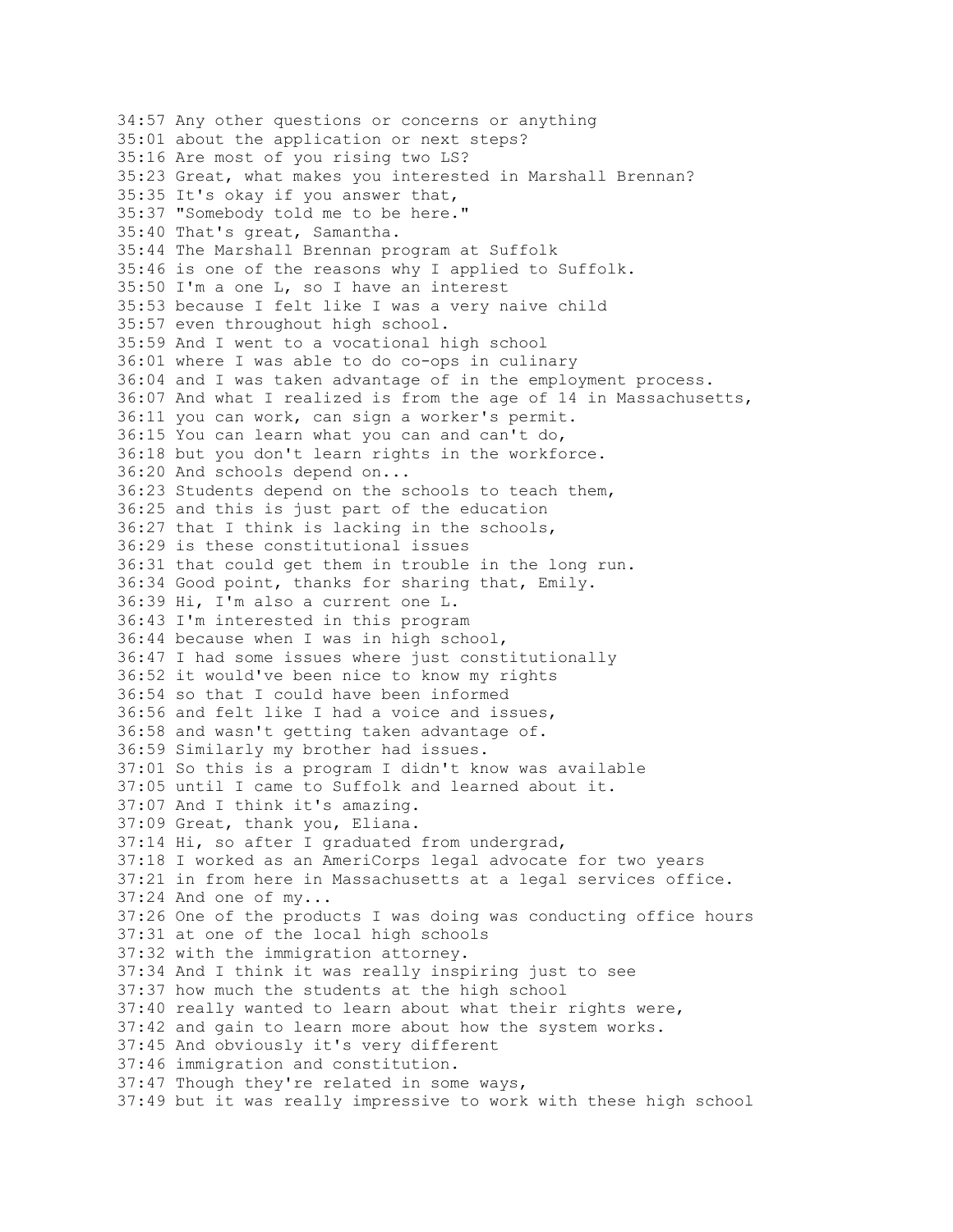37:52 students who really want to learn what their rights were, 37:54 and just see what the need was. 37:56 It was amazing that this program exists 37:58 because I think a lot of students do wanna know more, 38:01 but there's just not all always the support system 38:05 in place to get those access... 38:07 Those resources in school. 38:10 That's great, thank you. 38:13 That's good experience also. 38:15 Thank you. 38:17 That's great. 38:18 I should also say too, 38:20 I don't teach Marshall Brennan alone. 38:23 Some of my co-teachers, 38:26 which who you'll see in the first semester, 38:29 and also in the spring. 38:31 Professor Robert Smith has actually retired from Suffolk, 38:38 but we keep bringing him back and he loves Marshall Brennan 38:41 so much that he keeps coming back. 38:44 But professor Smith was Dean at Suffolk Law School 38:47 for a number of years before I started at the law school 38:52 and where he taught con law also. 38:58 And I don't think any of you know him in that context. 39:02 I think he's been retired longer 39:03 than you've been in law school, but you will love him. 39:08 And then our other co-teacher is professor John Ifranca, 39:13 who some of you may know and may have heard. 39:18 Might have missed him though, because of sabbatical. 39:23 But he also teaches property here. 39:27 Land use, religion and the law, voting rights law, 39:31 all of which are topics that we do sometimes 39:35 cover in this class. 39:37 So you can imagine in the last few years, 39:39 voting rights has been a big issue. 39:41 So we have taught that during this class. 39:45 Gun rights continues, 39:47 second amendment continues to also be an issue 39:51 that your high school students 39:52 typically wanna know about also. 39:55 So you'll see them. 39:57 And then throughout the year, 40:00 we also tend to have some guest lectures, 40:03 or if there's something interesting that's happening, 40:06 we will connect you to it. 40:09 So for example, this year, 40:11 we've got all of the proponents of trial four 40:14 coming to campus. 40:15 So we are asking Marshall Brennan's fellows, 40:19 if they want to bring their classes to that and do a lesson 40:24 around that and the criminal justice system in poverty 40:30 and race and gender and things like that. 40:39 Any other question, Julia. 40:43 I had one last question, 40:44 for the high school students,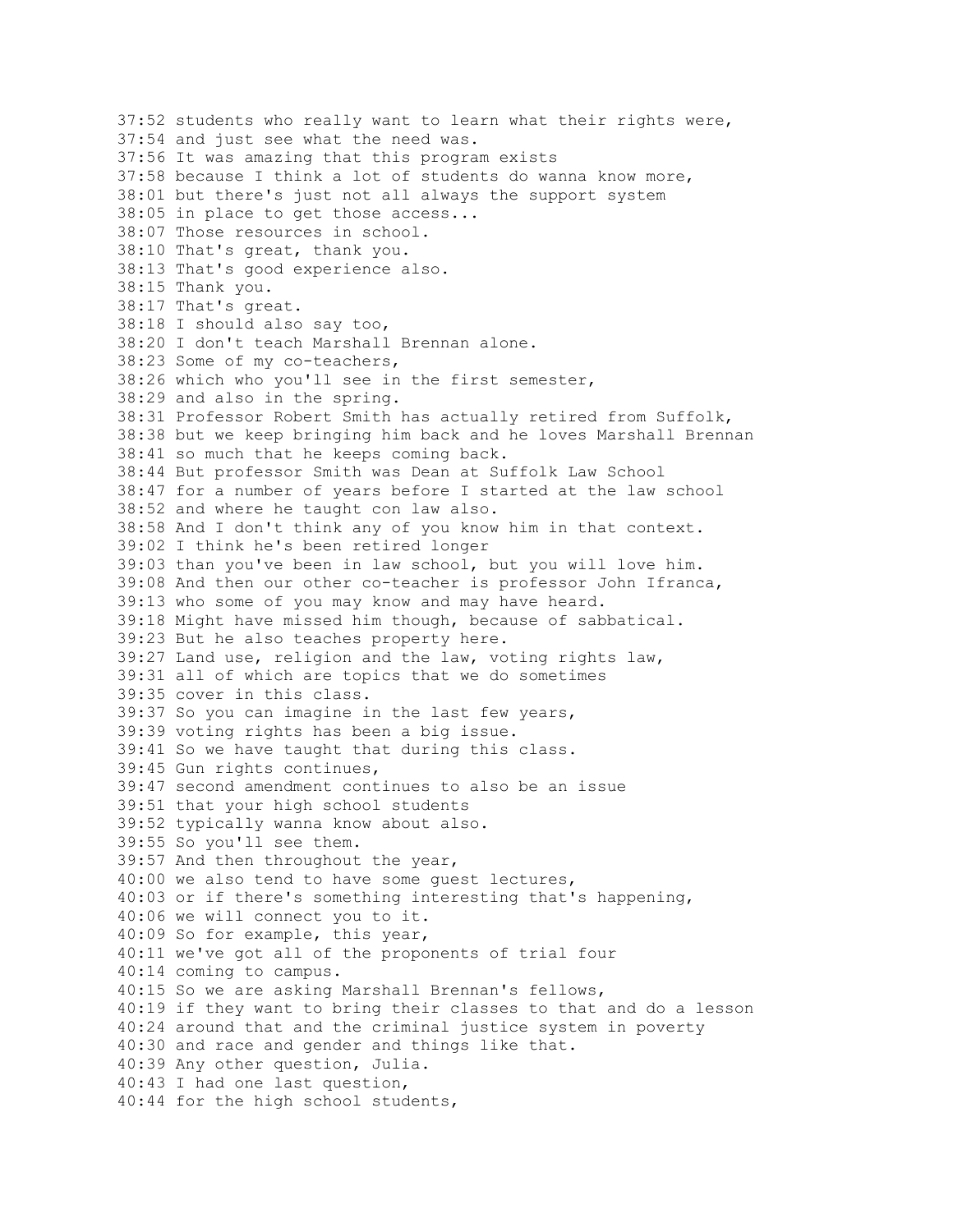40:47 obviously we're taking it for credit, 40:48 so we're gonna be graded and you mentioned a paper, 40:50 but are we in charge of giving them any assessments 40:53 or having to grade their work 40:55 or any form of papers in that way? 40:58 That also varies. 41:00 And really from school to school. 41:02 The short answer is yes, there isn't a school 41:06 where you wouldn't be either solely responsible, 41:10 or responsible with your host teachers for grading. 41:15 I'll be honest with you, in some schools, 41:19 homework is something that's not done at home any longer, 41:22 it's done in the class, 41:24 and they sort of flip the classroom. 41:26 And the culture is that you do not assign homework. 41:31 In other classes, that's all they do. 41:35 And it's very homework heavy, 41:38 them writing and that kind of thing. 41:43 They will end up writing 41:46 because they have to for the moot court competitions. 41:49 But not all of your students will be interested in this. 41:54 And you will work with us. 41:59 And we also, I should say, 42:00 work with the Center for Teaching in Scholarly Excellence 42:04 at Suffolk, so CTSE typically helps faculty with teaching. 42:13 But they also have come to Marshall Brennan classes 42:17 to help you with things like backward design. 42:21 And how do you devise a lesson plan? 42:24 And how do you teach high school students? 42:27 Because we understand that many of you will come 42:31 to Marshall Brennan with no formal teaching experience. 42:35 So we do a lot of that. 42:38 We talk a lot about assessments. 42:40 We also talk a lot about adolescent development. 42:44 And that absolutely what I can do to you in class 42:52 and how I can teach law students is dramatically different 42:56 than what you will be able to do 42:58 in your high school classes. 43:01 They would not sit through two hours of lecture. 43:07 You won't have two hours. 43:09 And I should also say that your total teaching time 43:13 will be two hours per week. 43:16 It might be one hour, two days a week. 43:19 It might be two hours, one day a week. 43:22 But that's pretty much the total teaching time. 43:26 So a lot of that we'll talk 43:28 about lecturing versus inactivity. 43:32 How do you assess? 43:34 We talk about assessments, not the best ones, 43:39 not really being a paper or an exam or a quiz. 43:45 It's shocking what we do to you all, 43:48 but the better assessments are things like having somebody 43:53 do an activity or teach you something 43:59 about what they learned rather than quizzing.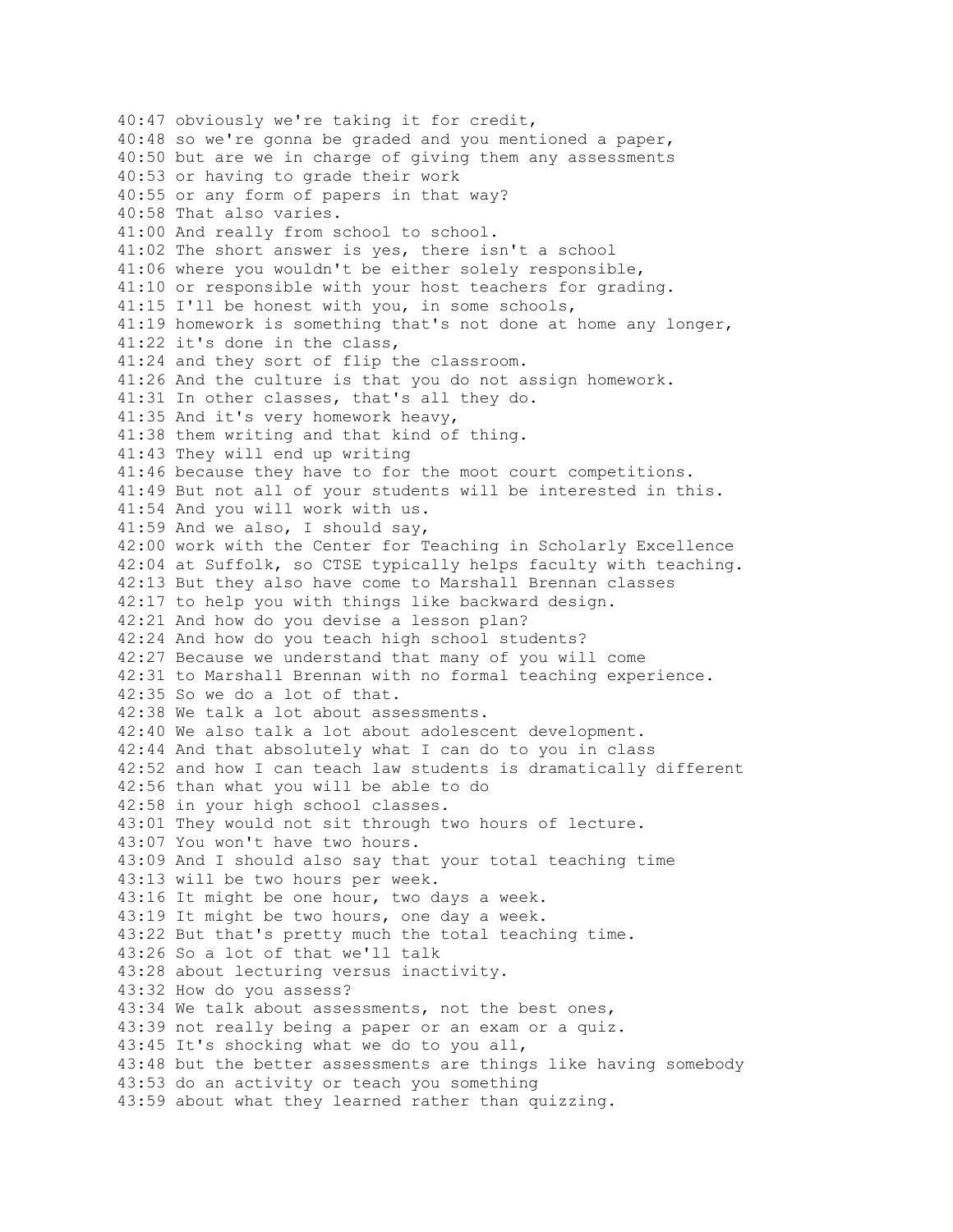44:04 And we're having them write a paper. 44:06 But you're free to do that. 44:07 And some schools actually want you to. 44:14 The great other part of Marshall Brennan, 44:17 and I confess mostly for teachers, 44:20 is that you have a greater appreciation of teaching. 44:25 And of that it isn't just, or it shouldn't be, 44:31 just telling someone what you know. 44:33 That assessments are a big part of it and having it be fun. 44:39 And I think if you spoke with Marshall Brennan fellows, 44:44 they would tell you that it is really fun. 44:52 Can you do an internship or an externship? 44:55 I'll throw in and Marshall Brennan, yes. 44:59 You are free to do an internship with no pay. 45:05 You're free to do an externship for credit 45:08 and compensation or just credit. 45:12 And you're free to work also. 45:15 And most Marshall Brennan fellows do one or the other. 45:19 I should also say Marshall Brennan isn't offered 45:22 for experiential credit. 45:24 And the reason for that is because you're not functioning 45:28 as an attorney when you do Marshall Brennan, 45:31 you're functioning as a teacher. 45:33 And in that part... 45:36 But you do get pro bono hours. 45:39 And generally Marshall Brennan students satisfy pro bono 45:44 requirements with this class and also are up for pro bono 45:51 honors and recognition at commencement because of the hours 45:55 that you'll put in for Marshall Brennan. 46:06 All good questions. 46:09 Any other questions or comments? 46:17 Christina? 46:19 I have a question, 46:20 but I think that it might be very specific 46:22 to me in my class schedule, 46:26 and I'm wondering if we should talk about it now, 46:28 in case it applies to other people or not? 46:32 I could... 46:33 I'm an evening student and I will be in... 46:41 I'm an accelerated evening student, 46:42 so I'm not quite sure where I'm at, 46:43 but I think I'm a two L and con law is not being offered 46:47 until the spring, there's a change in registration. 46:49 And so con law, I would not be taking con law in the fall. 46:54 I know it's a co-requisite, 46:57 I'm wondering if there's a potential for me to apply 47:00 with the hopes of being a part of the program 47:04 in the spring semester once I do start con law. 47:07 You are... 47:09 It's not being offered in the fall. 47:11 It's not being offered in the fall, just the spring. 47:13 All right, let's talk about that, 47:16 but I think you'll be okay. 47:18 And that should be fine mostly because the con law